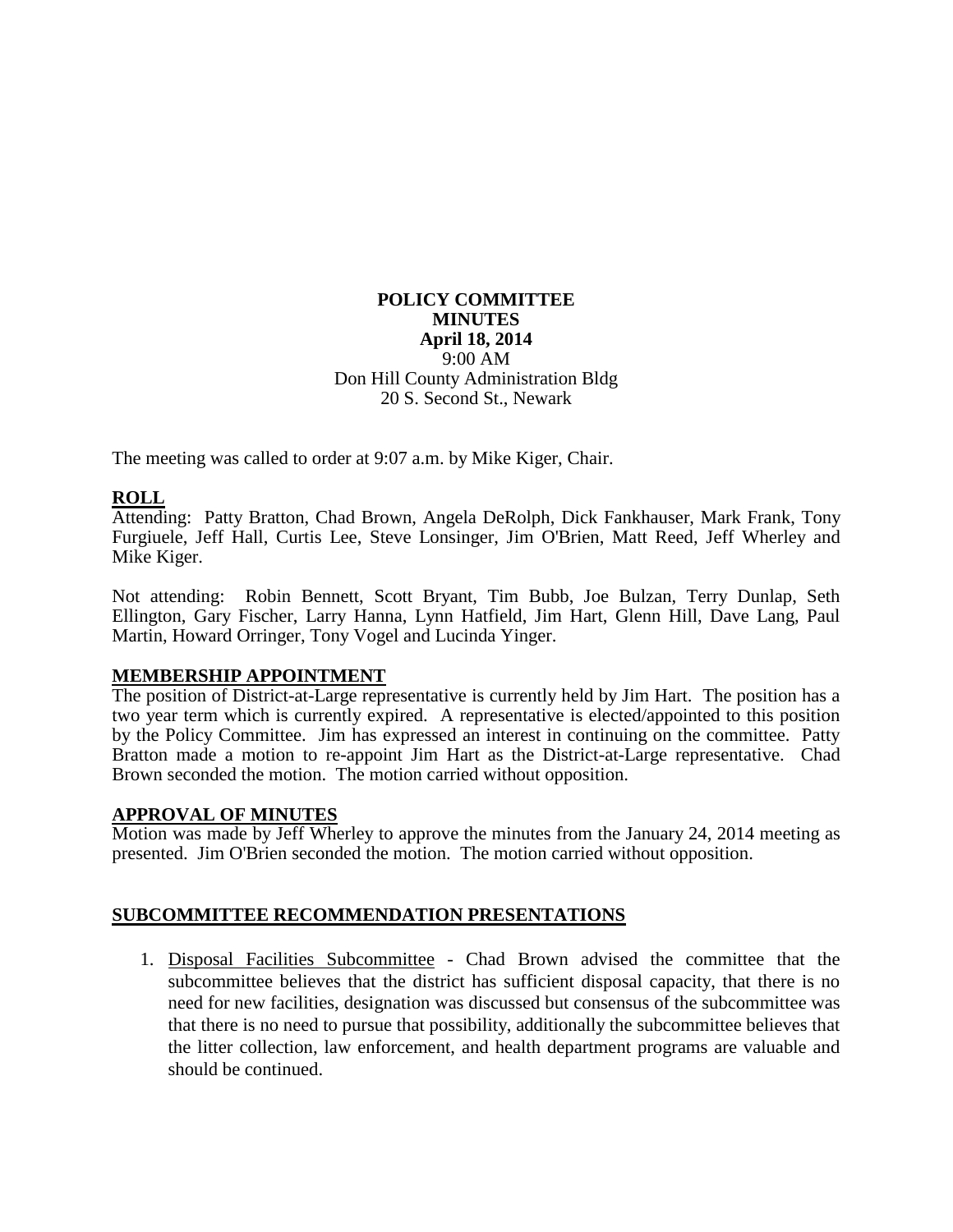- 2. Residential Recycling Subcommittee Matt Reed stated that the subcommittee reviewed and revised a list of target materials for recycling, the subcommittee would like to work with local officials on bidding out curbside recycling, the recycling programs will improve drop-off locations and place new sites in order to expand recycling.
- 3. Business Recycling Subcommittee Tony Furgiuele stated that businesses will continue to have use of the drop-off bins and be encouraged to expand recycling.
- 4. Special Wastes Subcommittee Mark Frank reported that consensus of the subcommittee was that collection events (i.e. tires, appliances) should charge participants enough money to cover the costs of the event, no money is being budgeted for these programs. Additionally the education programs will encourage the use of safer alternatives. \$2,000 will be budgeted for HHW every other year, this money will be used to purchase light boxes, battery buckets, etc. There is a recommended change to the buy recycled program, it is recommended that a 50% match be required, additionally no money is being budgeted for that program. The subcommittee would like to budget \$20,000 per year in the County Assistance line item with the unspent money rolling over each year.
- 5. Education/Outreach Jeff Wherley advised the committee that the subcommittee prioritized their target audiences, agreed to continue with changing electronic communications, provide information on recycling service providers and opportunities to local industries, to network with businesses, publish one article per county per year on HHW, and as a group the county programs and the district office will work to develop a "toolkit" for communities that are considering the start-up of a curbside program.

## **BUDGET**

A budget was presented for discussion. The budget assumes that disposal will continue to decrease (a .1% decrease was projected for each year). The proposed disposal fee structure would be \$2 (in-district), \$4 (out-of-district), and \$2 (out-of-state). This is an increase in all three tiers (currently \$1.25, \$3.50  $\&$  \$1.25). Additionally a decrease was proposed in the generation fee. It is currently \$2/ton and it applies to in-district waste only. The proposed fee would be \$1.25 per ton. Making the total charge to in-district residents and businesses \$3.25 just as it is now (combination of disposal fee and generation fee).

Jeff Hall read an email that he had received from Tim Bubb (Licking County Commissioner) since Tim could not be here today. The email stated that the Licking County Commissioners would support the proposed fees which would slightly increase fees to out-of-district and out-ofstate residents, but would hold fees steady for in-district residents and businesses.

Commissioners from Coshocton County, Fairfield County, and Perry County also expressed their support for the proposed fee structure and stated that they would not support a fee increase.

Discussion ensued regarding the cost of curbside recycling and whether or not Newark would/is considering it. Jeff Hall stated not at this time. Angel Arroyo-Rodriguez (OEPA) stated that curbside doesn't always increase the costs of recycling programs. Curtis Lee asked if it is still